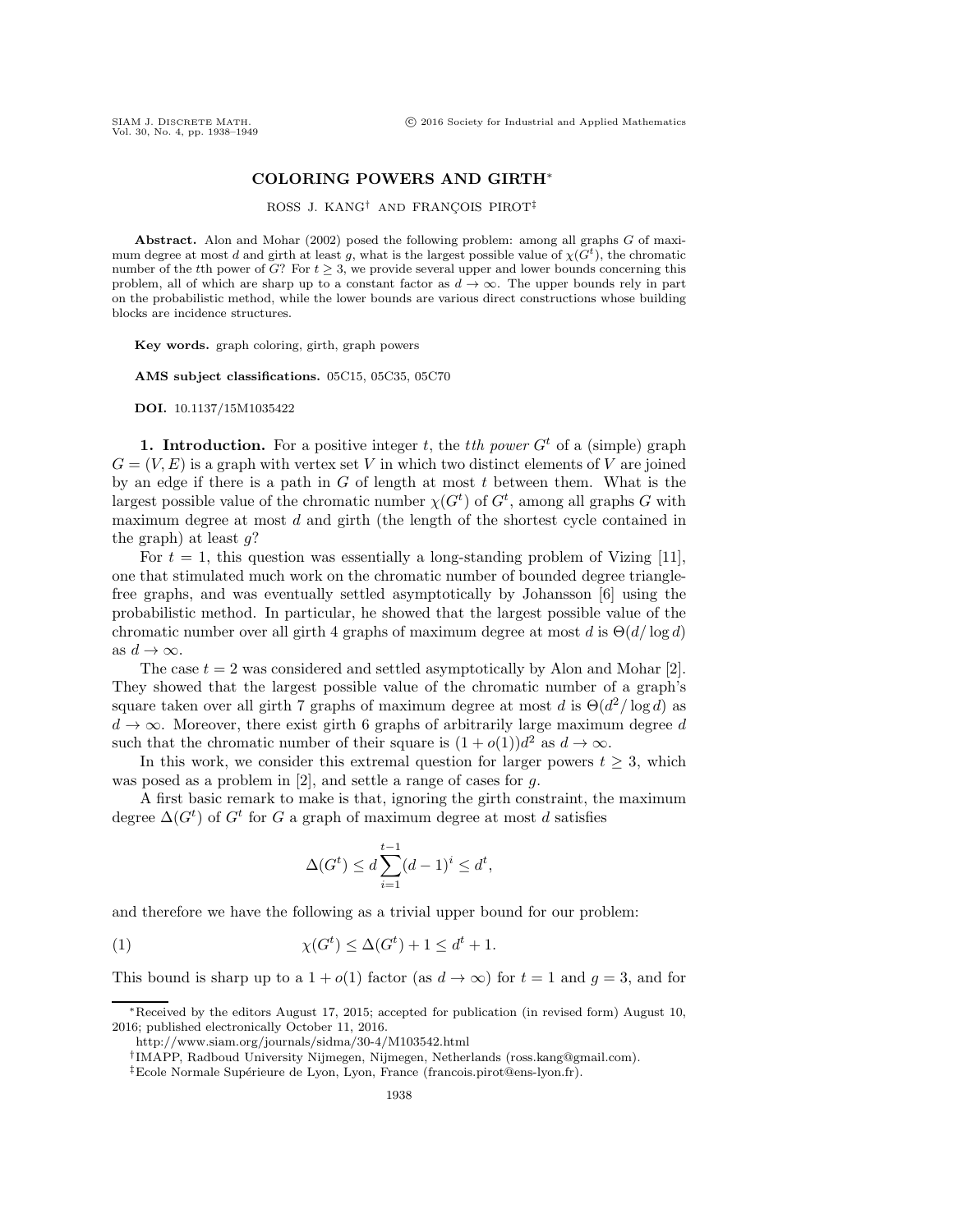$t = 2$  and  $g \le 6$  (as  $d \to \infty$ ), but only two other cases for t and g have been settled to this precision, by examples for the so-called degree diameter problem; cf. [\[8\]](#page-11-3). Recall that the De Bruijn graph of dimension n on an alphabet  $\Sigma$  of size k is the directed graph whose vertices are the words of  $\Sigma^n$  and whose arcs link the pairs  $(a.u, u.b)$  for all  $a, b \in \Sigma$ ,  $u \in \Sigma^{n-1}$ . For all d even, the undirected and loopless version of the De Bruijn graph of dimension t on an alphabet of size  $d/2$  contains  $d^t/2^t$  vertices, and every pair of its vertices can be linked with a path of length at most  $t$ ; this certifies the general upper bound [\(1\)](#page-0-0) to be sharp only up to a  $(1+o(1))2^t$  factor. It is known, via the degree diameter problem, that this factor can be improved upon in many cases for t. However, De Bruijn graphs (and other constructions) have many short cycles and we are mostly interested here in whether the bound in [\(1\)](#page-0-0) can be attained up to a constant factor by, or instead significantly lowered for, those graphs G having some prescribed girth.

Alon and Mohar showed that the largest possible value of the chromatic number  $\chi(G^t)$  of  $G^t$ , among all graphs G with maximum degree at most d and girth at least  $3t + 1$  is  $\Theta(d^t/\log d)$  as  $d \to \infty$ . Kaiser and the first author [\[7\]](#page-11-4) remarked that the same statement with  $3t + 1$  replaced by  $2t + 3$  could hold. In our first result, we make a further improvement by proving it necessary to exclude only the cycles of length 6 if  $t = 2$  or of length in  $\{8, 10, \ldots, 2t + 2\}$  when  $t \geq 3$  in order to obtain an asymptotic reduction upon the bound in [\(1\)](#page-0-0).

<span id="page-1-0"></span>THEOREM 1. *The largest possible value of the chromatic number*  $\chi(G^t)$  of  $G^t$ , *taken over all graphs* G *of maximum degree at most* d *containing as a subgraph no cycle of length* 6 *for*  $t = 2$  *or of length in*  $\{8, 10, \ldots, 2t + 2\}$  *for*  $t \geq 3$  *is*  $\Theta(d^t / \log d)$  $as\ d \to \infty$ .

For  $t = 3$ , this says that the chromatic number of the cube of a graph of maximum degree at most d containing no cycle of length 8 is  $\Theta(d^3/\log d)$  as  $d \to \infty$ . The largest forbidden cycle length  $2t + 2$  in Theorem [1](#page-1-0) may not in general be reduced to  $2t + 1$ or 2t because of the girth 6 examples mentioned for case  $t = 2$ . We made no effort to optimize the constant factors implicit in the  $\Theta(d^t/\log d)$  term of Theorem [1,](#page-1-0) although doing so could be of interest in, say, the  $t = 2$  and  $t = 3$  cases. We prove Theorem [1](#page-1-0) in section [2.](#page-2-0)

<span id="page-1-1"></span>We make a side remark that, with respect to the case  $t = 1$ , excluding *any* fixed cycle length is sufficient for a logarithmic improvement over [\(1\)](#page-0-0).

PROPOSITION 2. Let  $k \geq 3$ . The largest possible value of the chromatic number χ(G) *of* G*, taken over all graphs* G *of maximum degree at most* d *containing as a subgraph no cycle of length* k*, is*  $\Theta(d/\log d)$  *as*  $d \to \infty$ *.* 

Before continuing, we introduce some abbreviating notation:

$$
\chi_g^t(d) := \max\{\chi(G^t) : \Delta(G) \le d \text{ and } g(G) \ge g\},\
$$

where  $\Delta(G)$  is the maximum degree of the graph G and  $g(G)$  is its girth. In this language, we have  $\chi_3^1(d) \sim d$ , while  $\chi_4^1(d) = \Theta(d/\log d)$ , and  $\chi_6^2(d) \sim d^2$ , while  $\chi^2_7(d) = \Theta(d^2/\log d)$ . Alon and Mohar showed  $\chi^t_g(d) = \Omega(d^t/\log d)$  for every t and g, and Theorem [1](#page-1-0) thus implies that  $\chi^t_{2t+3}(d) = \Theta(d^t/\log d)$  as  $d \to \infty$ .

A motivating conjecture for us is one of Alon and Mohar, asserting that for every t there is a critical girth  $g_t$  such that  $\chi^t_{g_t}(d) = \Theta(d^t)$  and  $\chi^t_{g_t+1}(d) = \Theta(d^t/\log d)$ , just as for  $t = 1$   $(g_1 = 3)$  and  $t = 2(g_2 = 6)$ . We are not aware of any previous work, for any  $t \geq 3$ , showing that  $g_t$ , if it exists, is greater than 3.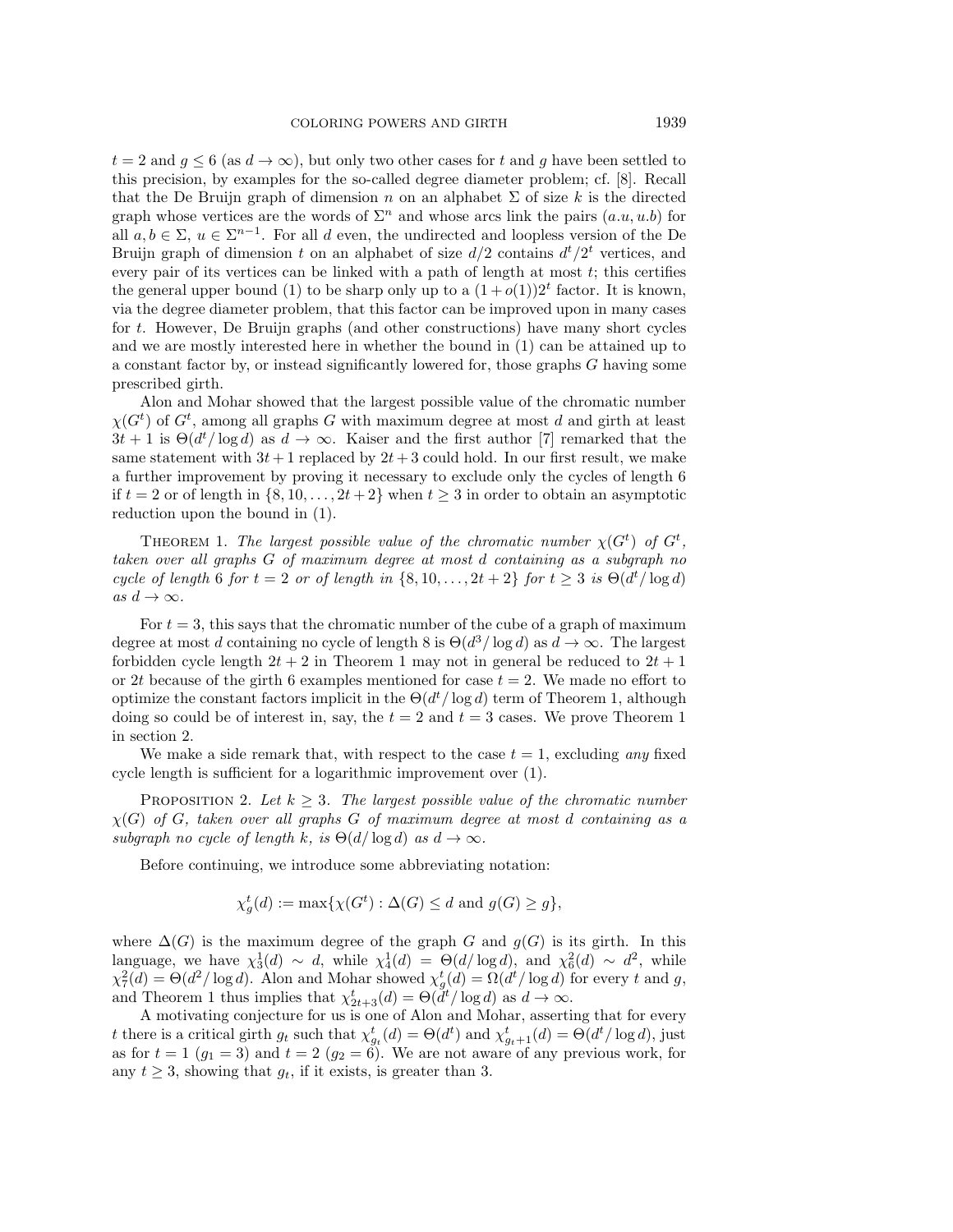Table 1 Bounds on the conjectured critical girth g*<sup>t</sup>* (if it exists).

<span id="page-2-1"></span>

|                                                       |  |  |  |  |  | $t$   1 2 3 4 5 6 7 8 9 10 > 11                                        |
|-------------------------------------------------------|--|--|--|--|--|------------------------------------------------------------------------|
| $g_t \geq  3 \t6 \t4 \t6 \t6 \t6 \t6 \t6 \t8 \t6 \t8$ |  |  |  |  |  |                                                                        |
|                                                       |  |  |  |  |  | $1 \le  4 \t 7 \t 9 \t 11 \t 13 \t 15 \t 17 \t 19 \t 21 \t 23 \t 2t+3$ |

<span id="page-2-3"></span>Our second contribution in this work is to give  $\Omega(d^t)$  lower bounds on  $\chi_g^t(d)$  for various choices of t and  $g(\leq 2t+2)$ . We show, in particular, that  $g_t$ , if it exists, is at least 4 for  $t = 3$ , at least 6 for all  $t \ge 4$ , and at least 8 for all  $t \ge 11$ .

THEOREM 3. *There are constructions to certify the following statements hold.* 

(i)  $\chi_4^3(d) \gtrsim d^3/2^3$  *as*  $d \to \infty$  *and*  $\chi_3^3(d) \gtrsim 3d^3/2^3$  *for infinitely many d*;

- (ii)  $\chi_6^4(d) \gtrsim d^4/2^4$  *as*  $d \to \infty$  *and*  $\chi_4^4(d) \gtrsim 2d^4/2^4$  *as*  $d \to \infty$ ;
- (iii)  $\chi_6^5(d) \gtrsim d^5/2^5$  *as*  $d \to \infty$  *and*  $\chi_4^5(d) \gtrsim 5d^5/2^5$  *for infinitely many d*;
- (iv)  $\chi_6^6(d) \gtrsim d^6/2^6$  *as*  $d \to \infty$  *and*  $\chi_6^6(d) \gtrsim 3d^6/2^6$  *for infinitely many d*;
- (v)  $\chi_6^7(d) \gtrsim 2d^7/2^7$  *as*  $d \to \infty$ ;
- (vi)  $\chi_6^8(d) \gtrsim d^8/2^8$  *as*  $d \to \infty$  *and*  $\chi_6^8(d) \gtrsim 3d^8/2^8$  *for infinitely many d*;
- (vii)  $\chi_6^{10}(d) \gtrsim d^{10}/2^{10}$  *as*  $d \to \infty$  *and*  $\chi_6^{10}(d) \gtrsim 5d^{10}/2^{10}$  *for infinitely many d*;
- (viii) *for*  $t = 9$  *or*  $t \ge 11$ ,  $\chi_8^t(d) \gtrsim d^t/2^t$  *as*  $d \to \infty$ ,  $\chi_8^t(d) \gtrsim 3d^t/2^t$  *for infinitely many* d, and, if  $5|t$ , then  $\chi_8^t(d) \gtrsim 5d^t/2^t$  for infinitely many d.

*Moreover, these constructions are bipartite if* t *is even.*

These lower bounds are obtained by a few different direct methods, including a circular construction (section [3\)](#page-5-0) and two other somewhat ad hoc methods (section [4\)](#page-9-0).

A summary of current known bounds for Alon and Mohar's problem is given in Table [1.](#page-2-1) When reflecting upon the gaps between entries in the upper and lower rows, one should keep in mind that among graphs  $G$  of maximum degree at most  $d$  and of girth lying strictly within these gaps, the current best upper and lower bounds on the extremal value of  $\chi(G^t)$  are off by only a log d factor from one another. We would be intrigued to learn of any constructions that certify  $\liminf_{t\to\infty} g_t = \infty$ , or of any upper bound on  $\limsup_{t\to\infty} (g_t + 1)/t$  strictly less than 2.

<span id="page-2-0"></span>**2. An upper bound for graphs without certain cycles.** The proof of Theorem [1](#page-1-0) relies on the following result due to Alon, Krivelevich, and Sudakov [\[1\]](#page-11-5), showing an upper bound on the chromatic number of a graph whose maximum neighborhood density is bounded. This result invokes Johannson's result for triangle-free graphs and is thereby reliant on the probabilistic method.

<span id="page-2-2"></span>THEOREM 4 (see [\[1\]](#page-11-5)). For all graphs  $\hat{G} = (\hat{V}, \hat{E})$  with maximum degree at most  $\hat{\Delta}$  *such that for each*  $\hat{v} \in \hat{V}$  *there are at most*  $\frac{\hat{\Delta}^2}{f}$  *edges spanning*  $N(\hat{v})$ *, it holds that*  $\chi(\hat{G}) = (\frac{\hat{\Delta}}{\log f})$  *as*  $\hat{\Delta} \to \infty$ *.* 

Before proving Theorem [1,](#page-1-0) let us warm up with a proof of Proposition [2.](#page-1-1)

*Proof of Proposition* [2](#page-1-1)*.* Let G be a graph of maximum degree at most d with no cycle of length k. Let x be any vertex of G and consider the subgraph  $G[N(x)]$ induced by the neighborhood of x. It clearly has at most  $d$  vertices. Since  $G$  contains no cycle of length k,  $G[N(x)]$  contains no path of length k – 2. Thus, by a result of Erdős and Gallai [\[3\]](#page-11-6) on the Turán number of paths,  $G[N(x)]$  contains at most  $(k-3)d/2$  edges. By applying Theorem [4](#page-2-2) with  $\hat{\Delta} = d$  and  $f = 2d/(k-3)$ , it follows that  $\chi(G) = O(d/\log d)$  as  $d \to \infty$ . There are standard probabilistic examples having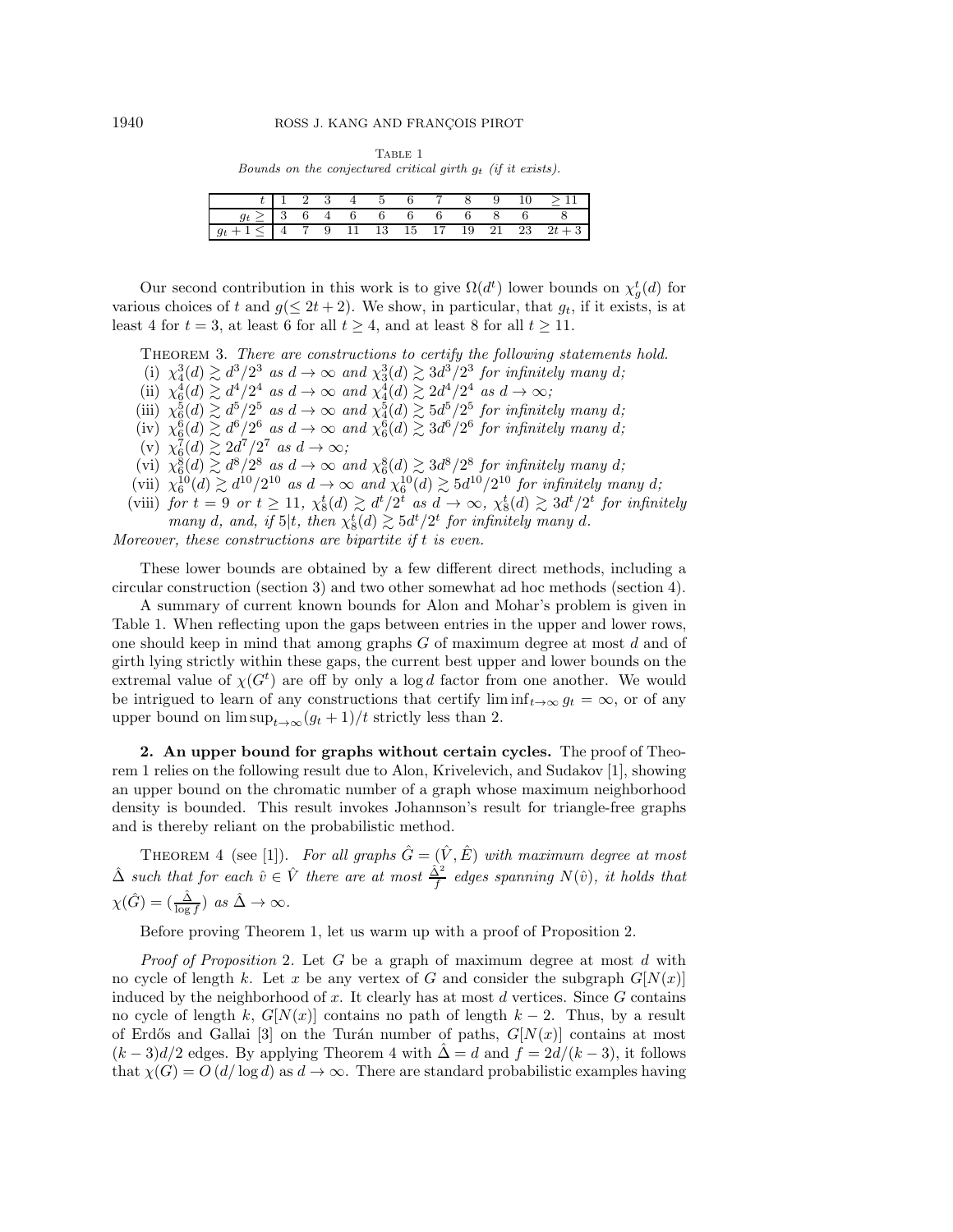arbitrarily large girth that show this bound to be sharp up to a constant factor; cf. [\[9,](#page-11-7)  $\mathsf \Pi$ Ex. 12.7].

*Proof of Theorem* [1](#page-1-0). Alon and Mohar [\[2\]](#page-11-2) showed that  $\chi^t_g(d) = \Omega(d^t/\log d)$  as  $d \to \infty$ , so it suffices to provide the upper bounds.

Let  $G$  be a graph of maximum degree at most  $d$  satisfying the required forbidden cycle conditions. Our plan is to apply Theorem [4](#page-2-2) with  $\hat{G} = G^t$ ,  $\hat{\Delta} = d^t$ , and  $f = \Omega(d)$ , directly obtaining the bound on  $\chi(G^t)$  we desire. For the proof of Theorem [1,](#page-1-0) it remains to show that the number of edges spanning the neighborhood of any vertex in  $G^t$  is  $O(d^{2t-1})$ .

Let x be any vertex of G. Let us denote by  $A_i = A_i(x)$  the set of vertices of G at distance exactly *i* from *x*. Clearly, we have that  $|A_i| \leq \sum_{j=1}^{i} |A_j| \leq d^i$  for all *i*. We want to show that the number of pairs of vertices from  $\bigcup_{i=1}^{t} A_i$  that are within distance t of one another is  $O(d^{2t-1})$ . Note that the number of such pairs with one vertex in  $A_i$ , for some  $i < t$ , is at most  $d^{t+i} \leq d^{2t-1}$ . In fact, we shall show the stronger assertion that the number of paths of length t both of whose endpoints are within distance t of x is  $O(d^{2t-1})$ . Note here that the number of such paths of length i, for some  $i < t$ , is at most  $d^t (d-1)^i < d^{2t-1}$ .

<span id="page-3-0"></span>With the assumption on forbidden cycle lengths in  $G$ , we show the following claims.

CLAIM 5. *The induced subgraph*  $G[A_{t-1} \cup A_t]$  *contains no* 6*-path*  $x_1y_1x_2y_2x_3y_3x_4$ *such that*  $x_i \in A_{t-1}$  *for all i.* 

<span id="page-3-1"></span>CLAIM 6. *The induced subgraph*  $G[A_t \cup A_{t+1}]$  *contains no* 6*-path*  $x_1y_1x_2y_2x_3y_3x_4$ *such that*  $x_i \in A_t$  *for all i.* 

*Proof of Claim [5](#page-3-0).* For  $t = 2$ ,  $G[A_1 \cup A_2]$  contains no 4-path  $x_1y_1x_2y_2x_3$  such that  $x_1, x_2, x_3 \in A_1$ , or else this path together with x forms a cycle of length 6.

So suppose  $t \geq 3$  and  $x_1y_1x_2y_2x_3y_3x_4$  is a 6-path in  $G[A_{t-1} \cup A_t]$  such that  $x_i \in A_{t-1}$  for all i. In a breadth-first search tree rooted at x, let a be the last common ancestor of  $x_1$  and  $x_3$ . If  $a \in A_i$  for some  $i < t-2$ , then there is a cycle containing the vertices  $a, x_1, y_1, x_2, y_2, x_3$  of length  $2(t-1-i)+4 \in \{8, 10, \ldots, 2t+2\}$ . So  $a \in A_{t-2}$ . Similarly, if b is the last common ancestor of  $x_2$  and  $x_4$ , then  $b \in A_{t-2}$ . If  $a = b$ , then  $ax_1y_1x_2y_2x_3y_3x_4a$  is a cycle of length 8. Otherwise,  $ax_1y_1x_2bx_4y_3x_3a$  is a cycle of length 8. In all cases we obtain a contradiction to the forbidden cycle conditions.  $\Box$ 

*Proof of Claim* [6](#page-3-1). For  $t = 2$ , suppose that  $G[A_2 \cup A_3]$  contains a 4-path  $x_1y_1x_2y_2x_3$ such that  $x_1, x_2, x_3 \in A_2$ . In a breadth-first search tree rooted at x, let a be the last common ancestor of  $x_1$  and  $x_3$ . It must be that  $a = x$  or else a together with the 4-path forms a cycle of length 6. Then we consider the last common ancestors  $a'$  of  $x_1$  and  $x_2$  and  $a''$  of  $x_2$  and  $x_3$ . If neither of these is x, then  $xa'x_1y_1x_2a''$  is a cycle of length 6, a contradiction. Otherwise, if say  $a'$  is x, then there is a cycle containing x,  $x_1, y_1, x_2$  that has length 6, a contradiction.

So suppose  $t \geq 3$  and  $x_1y_1x_2y_2x_3y_3x_4$  is a 6-path in  $G[A_t \cup A_{t+1}]$  such that  $x_i \in A_t$  for all i. We may attempt the same argument as for Claim [5,](#page-3-0) except that the last common ancestor a of  $x_1$  and  $x_3$  may well be in  $A_0$ , i.e.,  $a = x$ , which does not contradict the cycle condition. In this case, we consider the last common ancestors  $a'$  of  $x_1$  and  $x_2$  and  $a''$  of  $x_2$  and  $x_3$ . If neither of these is x, then there is a cycle of length  $2t + 2$  which contains x, a',  $x_1y_1x_2$ , and a'', a contradiction. Otherwise, if say a' is x, then there is a cycle containing x,  $x_1$ ,  $y_1$ ,  $x_2$  that has length  $2t + 2$ , a contradiction. So continuing as in the proof of Claim [5,](#page-3-0) we obtain a contradiction in all cases.Л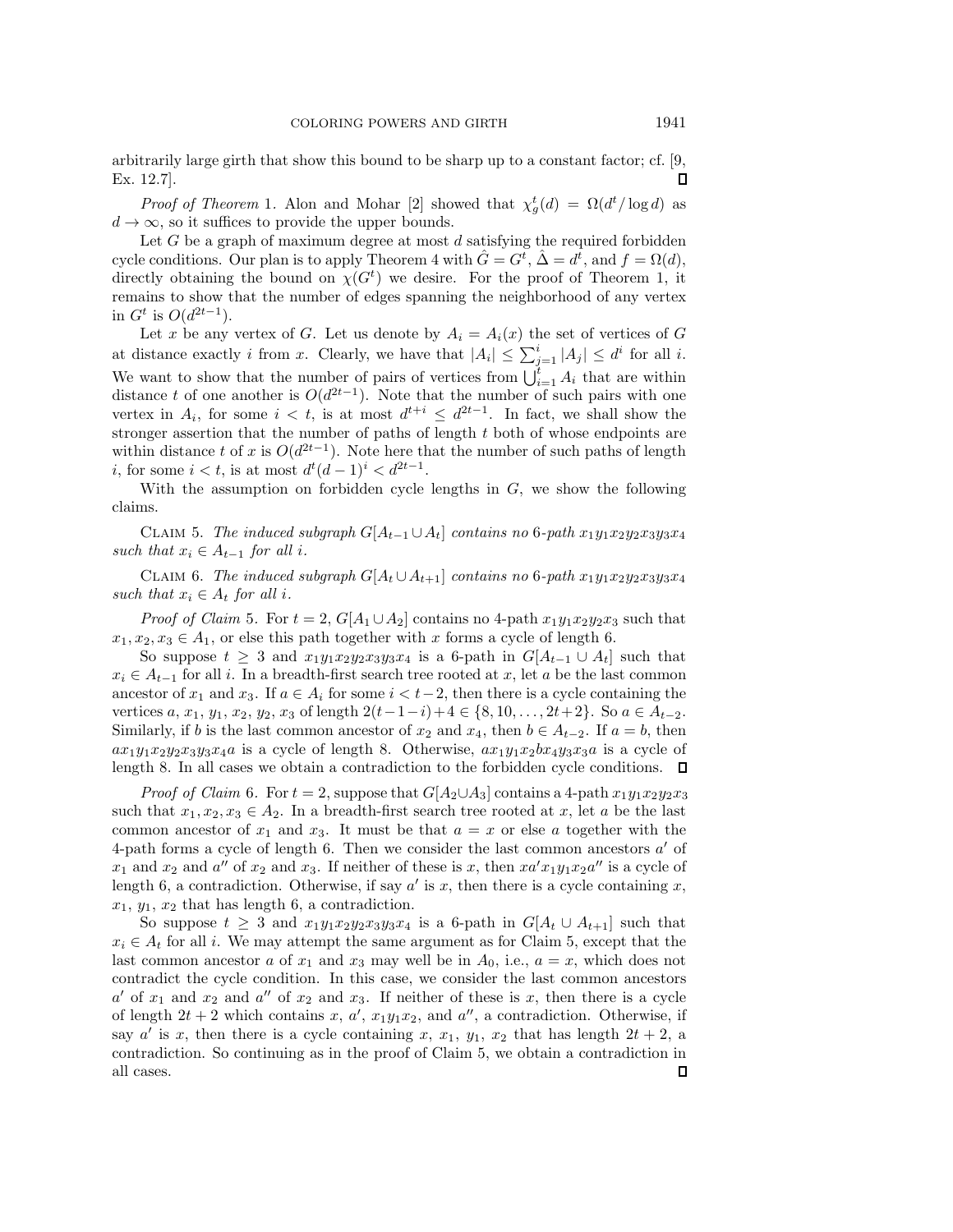We can proceed with counting the (ordered)  $t$ -paths that join two vertices within distance  $t$  of  $x$ . We use the two claims to estimate the number of  $t$ -paths containing particular vertices and edges.

Let us call a vertex u of G a *bottleneck of type* 1 if  $u \in A_t$  and u has at least four neighbors in  $A_{t-1}$ . We shall show that the vertices of  $A_{t-1}$  are adjacent to at most 2 bottlenecks of type 1 on average. Indeed, let  $u' \in A_{t-1}$  be adjacent to  $k \geq 3$  such bottlenecks; call them  $y_1, y_2, \ldots, y_k$ . Let  $Y = \{y_1, \ldots, y_k\}$  and  $U =$  $N(Y) \cap A_{t-1} \setminus \{u'\}$ . Every vertex of U is adjacent to exactly one bottleneck of type 1. For otherwise suppose  $u'' \in U$  were adjacent to two bottlenecks of type 1,  $y \in Y$ and z. Then, using  $k \geq 3$  and the definition of a bottleneck of type 1, there would exist  $a \in N(z) \cap A_{t-1} \setminus \{u', u''\}, y' \in Y \setminus \{y, z\},\$ and  $b \in N(y') \cap A_{t-1} \setminus \{a, u', u''\}.$ And so  $azu''yu'y'b$  would be a 6-path in  $G[A_{t-1} \cup A_t]$ , a contradiction to Claim [5.](#page-3-0) Since any bottleneck of type 1 has at least four neighbors in  $A_{t-1}$ , it follows that  $|U| \geq 3k$ . We then compute that the average adjacency to bottlenecks of type 1 from  $\{u'\}\cup U$  is  $(k+|U|)/(1+|U|) \leq 1+(k-1)/(3k+1) < 2$ . Since this accounts for all vertices in  $A_{t-1}$  adjacent to at least three bottlenecks of type 1, we conclude that the overall average adjacency from  $A_{t-1}$  is also at most 2, i.e., the number of bottlenecks of type 1 is at most  $2|A_{t-1}| < 2d^{t-1}$ . The number of t-paths containing a given vertex is at most  $(t + 1)d(d - 1)^{t-1}$  (where  $t + 1$  counts its position within the path); therefore, the number of t-paths containing a bottleneck of type 1 is at most  $2(t+1)d^{t}(d-1)^{t-1} < 3td^{2t-1}.$ 

Let us call an edge uv of G a *bottleneck of type* 2 if  $u \in A_t$ ,  $v \in A_{t+1}$ , and v has at least four neighbors in  $A_t$ . We shall show that the vertices of  $A_t$  are incident to at most 2 bottlenecks of type 2 on average. Indeed, let  $u' \in A_t$  be incident to  $k \geq 3$  such bottlenecks, call them  $u'y_1, u'y_2, \ldots, u'y_k$ . Let  $Y = \{y_1, \ldots, y_k\}$  and  $U = N(Y) \cap A_t \setminus \{u'\}.$  Every vertex of U is incident to exactly one bottleneck of type 2. For otherwise suppose  $u'' \in U$  were incident to two bottlenecks of type 2,  $u''y$  with  $y \in Y$  and  $u''z$ . Then, using  $k \geq 3$  and the definition of a bottleneck of type 2, there would exist  $a \in N(z) \cap A_t \setminus \{u', u''\}, y' \in Y \setminus \{y, z\}, \text{ and } b \in N(y') \cap A_t \setminus \{a, u', u''\}.$  And so  $azu''yu'y'b$  would be a 6-path in  $G[A_t \cup A_{t+1}]$ , a contradiction to Claim [6.](#page-3-1) Since the  $A_{t+1}$  endpoint of any bottleneck of type 2 has at least four neighbors in  $A_t$ , it follows that  $|U| \geq 3k$ . We then compute that the average incidence to bottlenecks of type 2 from  $\{u'\}\cup U$  is  $(k+|U|)/(1+|U|) \leq 1+(k-1)/(3k+1) < 2$ . Since this accounts for all vertices in  $\in A_t$  incident to at least three bottlenecks of type 2, we conclude that the overall average incidence from  $A_t$  is also at most two, i.e., the number of bottlenecks of type 2 is at most  $2|A_t| < 2d^t$ . The number of t-paths containing a given edge is at most  $t(d-1)^{t-1}$ ; therefore, the number of t-paths containing a bottleneck of type 2 is at most  $2d^{t}t(d-1)^{t-1} < 2td^{2t-1}$ .

Let us call an edge uv of G a *bottleneck of type* 3 if  $u, v \in A_t$ . By Claim [6,](#page-3-1)  $G[A_t]$  contains no 6-path, and so by the result of Erdős and Gallai [\[3\]](#page-11-6) it has at most  $2.5|A_t| < 2.5d^t$  edges. We can thus conclude that the number of t-paths containing a bottleneck of type 3 is at most  $2.5d^{t}t(d-1)^{t-1} < 3td^{2t-1}$ .

Now we concentrate on t-paths having both endpoints in  $A_t$  and containing no bottleneck of any type. Let  $x_0x_1 \cdots x_t$  be such a t-path. So  $x_0$  and  $x_t$  are in  $A_t$ and are not bottlenecks of type 1, and no  $x_i x_{i+1}$  is a bottleneck of type 2 or 3. Since  $x_0x_1$  is not a bottleneck of type 3, there are two possibilities:  $x_1 \in A_{t-1}$  or there is some  $i \in \{1, \ldots, t-1\}$  such that  $x_i \in A_{t+1}$  and  $x_{i+1} \in A_t$ . In the first case, since  $x_0$  is not a bottleneck of type 1, there are at most three choices for  $x_1$ and at most  $(d-1)^{t-1}$  choices for the remainder of the path. In the second case, there are  $t-1$  choices for i, there are at most three choices for  $x_{i+1}$  given  $x_i$  since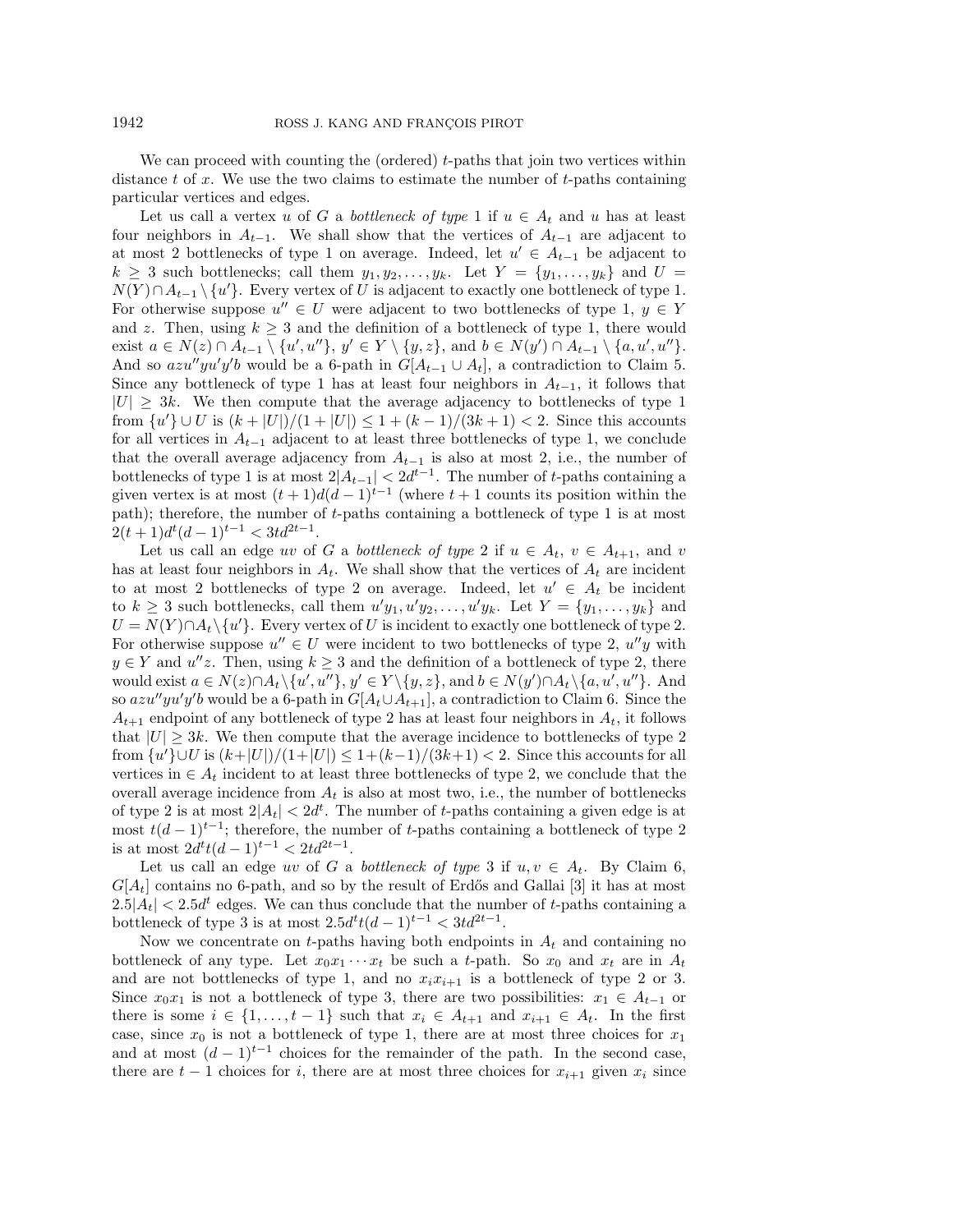<span id="page-5-1"></span>

FIG. 1. A schematic for the Hamming-type circular construction  $G_2$  for  $t = 3$  and  $d = 4$ .

 $x_i x_{i+1}$  is not a bottleneck of type 2, and there are at most  $(d-1)^{t-1}$  choices for the rest of the path. Together with the at most  $d^t$  choices for  $x_0$ , we combine the case considerations to conclude that the total number of choices for the path  $x_0x_1 \cdots x_t$  is at most  $d^t(3+3(t-1))(d-1)^{t-1} < 3td^{2t-1}$ .

Overall, the number of pairs of vertices from  $\bigcup_{i=1}^{t} A_i$  that are within distance t of one another is at most  $(2+11t)d^{2t-1}$ . As x was arbitrary, this implies that the number of edges spanning the neighborhood of any vertex in  $G<sup>t</sup>$  is at most  $(2+11t)d^{2t-1}$ . An application of Theorem [4](#page-2-2) to  $G^t$  with  $f = d/(2 + 11t)$  completes the proof.  $\Box$ 

<span id="page-5-0"></span>**3. Circular constructions.** In this section, we describe some constructions based on a natural "circular unfolding" of the Hamming graph, or of the De Bruijn graph. We first give basic versions that have weaker girth properties but provide intuition, and we develop these further later.

Proposition 7. *For all positive* t *and all even* d*, there is a graph* G *of maximum degree d* such that  $\chi(G^t) \geq d^t/2^t$ . Moreover, G can be chosen to have girth 4 *if*  $t \notin \{1, 3\}$  *as well as bipartite if* t *is even.* 

*Proof.* Of course, the *t*-dimensional De Bruijn graph on  $d/2$  symbols already certifies the first part of the statement, but we give two other constructions that satisfy the second part of the statement. Thus hereafter we can assume  $t \geq 2$ . For both constructions, the vertex set is  $V = \bigcup_{i=0}^{t-1} U^{(i)}$ , where each  $U^{(i)}$  is a copy of  $\left[ d/2 \right]^t$ , the set of ordered *t*-tuples of symbols from  $\lfloor d/2 \rfloor = \{1, \ldots, d/2\}.$ 

*A De Bruijn-type construction.* We define  $G_1 = (V, E_1)$  as follows. For all  $i \in$  $\{0, \ldots, t-1\}$ , we join an element  $(x_0^{(i)}, \ldots, x_{t-1}^{(i)})$  of  $U^{(i)}$  and an element  $(x_0^{(i+1 \mod t)}, \ldots, x_{t-1}^{(i+1 \mod t)})$  of  $U^{(i+1 \mod t)}$  by an edge if the latter is a left cyclic shift of the former, i.e., if  $x_j^{(i+1 \mod t)} = x_{j+1}^{(i)}$  for all  $j \in \{0, \ldots, t-2\}$  (and  $x_0^{(i)}$ ,  $x_{t-1}^{(i+1 \mod t)}$  are arbitrary from  $[d/2])$ .

*A Hamming-type construction.* We define  $G_2 = (V, E_2)$  as follows. For all  $i \in$  $\{0, \ldots, t-1\}$ , we join an element  $(x_0^{(i)}, \ldots, x_{t-1}^{(i)})$  of  $U^{(i)}$  and an element  $(x_0^{(i+1 \mod t)}, \ldots, x_{t-1}^{(i+1 \mod t)})$  of  $U^{(i+1 \mod t)}$  by an edge if the t-tuples agree on all symbols except possibly at coordinate  $i,$  i.e., if  $x_j^{(i+1 \bmod t)} = x_j^{(i)}$  for all  $j \in \{0, \ldots, t-1\} \setminus \{i\}$ (and  $x_i^{(i)}$ ,  $x_i^{(i+1 \mod t)}$  are arbitrary from  $[d/2]$ ).

See Figure [1](#page-5-1) for a schematic of  $G_2$ .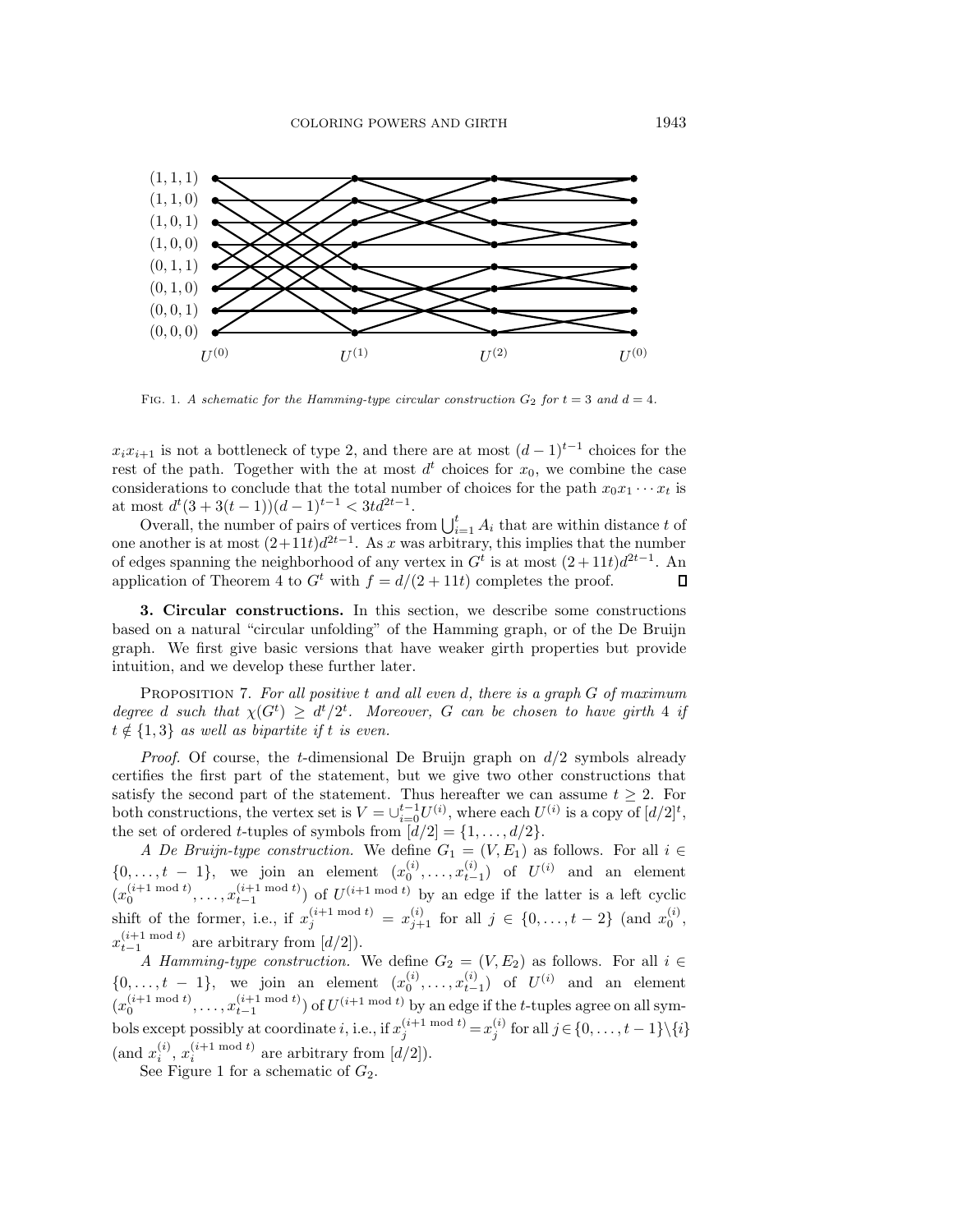In both constructions, the maximum degree into  $U^{(i+1 \bmod t)}$  from a vertex in  $U^{(i)}$ is  $d/2$  and the same is true from  $U^{(i+1 \mod t)}$  into  $U^{(i)}$ , so both constructions have maximum degree d overall. In both constructions, for any pair of elements in  $U^{(0)}$ there is a path between them of length at most t, one that passes through every  $U^{(i)}$ , either by a sequence of  $t$  cyclic shifts or a sequence of  $t$  one-symbol changes. Therefore, the induced subgraphs  $G_1^{\ t}[U^{(0)}]$  and  $G_2^{\ t}[U^{(0)}]$  are both cliques, implying that  $\chi(G_1^t) \geq |U^{(0)}| = d^t/2^t$  and similarly for  $G_2$ . As these constructions are composed of bipartite graphs connected in sequence around a cycle of length  $t$ ,  $G_1$  and  $G_2$  are of girth 4 if  $t \neq 3$  and are bipartite if t is even. This ends the proof. П

To proceed further with this circular construction to obtain one with higher girth, we certainly have to handle the (many) cycles of length 4 that span only two consecutive parts  $U^{(i)}$  and  $U^{(i+1 \mod t)}$ . We do this essentially by substituting a subsegment  $U^{(i)}, U^{(i+1 \mod t)}, \ldots, U^{(i+k \mod t)}$  with a sparse bipartite structure having good distance properties. Some of the most efficient such sparse structures arise from finite geometries, generalized polygons in particular. We base our substitution operation on these structures, and therefore find it convenient to encapsulate the properties most relevant to us in the following definition.

We say a balanced bipartite graph  $H = (V = A \cup B, E)$  with parts A and B,  $|A| = |B|$ , is a *good conduit (between* A *and* B) with parameters  $(\tau, \Delta, \gamma, c)$  if it has girth  $\gamma$ , it is regular of degree  $\Delta$ , there is a path of length at most  $\tau$  between any  $a \in A$  and any  $b \in B$ , and moreover |A| (and so also |B|) is of maximum possible order  $\Theta(\Delta^{\tau})$  such that  $|A| \geq c\Delta^{\tau}$ .

The following good conduits are useful in our constructions, because of their relatively high girth. The balanced complete bipartite graph  $K_{\Delta,\Delta}$  is a good conduit with parameters  $(1, \Delta, 4, 1)$ . Let q be a prime power. The point-line incidence graph  $\mathcal{Q}_q$  of a symplectic quadrangle with parameters  $(q, q)$  is a good conduit with parameters  $(3, q+1, 8, 1)$ . The point-line incidence graph  $\mathcal{H}_q$  of a split Cayley hexagon with parameters  $(q, q)$  is a good conduit with parameters  $(5, q + 1, 12, 1)$ . We have intentionally made specific classical choices of generalized polygons here (cf. [\[10\]](#page-11-8)), partly because we know they are defined for all prime powers  $q$  and partly for symmetry considerations described later. We remark that no generalized octagon with parameters  $(q, q)$  exists and no generalized *n*-gons for any other even value of *n* exist [\[4\]](#page-11-9).

<span id="page-6-0"></span>We are now prepared to present the main construction of the section. This is a generalization of  $G_2$ . (It is possible to generalize  $G_1$  in a similar way.)

THEOREM 8. Let  $t = \sum_{i=0}^{\lambda-1} \tau_i$  for some positive odd integers  $\tau_i$  and  $\lambda \geq 2$ . Let d *be even. Suppose that for every* i *there is a good conduit* H<sup>i</sup> *with parameters*  $(\tau_i, d/2, \gamma_i, c_i)$ . Then there is a graph G of maximum degree d such that  $\chi(G^t) \geq$  $(\prod_{i=0}^{\lambda-1} c_i) d^t/2^t$  *and its girth satisfies* girth $(G) \ge \min\{\lambda, 8, \min_i \gamma_i\}$ *. Moreover, G is bipartite if and only if* t *is even.*

After the proof, we show how to modify the construction in certain cases to mimic the inclusion of good conduits with the  $\tau$  parameter equal to 2 (note that good conduits with even  $\tau$  are precluded from the definition), to increase the girth of  $G$ , or to improve the bound on  $\chi(G^t)$ .

*Proof of Theorem* [8](#page-6-0)*.* For every i, let  $H_i = (V_i = A_i \cup B_i, E_i)$  be the assumed good conduit with parameters  $(\tau_i, d/2, \gamma_i, c_i)$ . Write  $A_i = \{a_1^i, \ldots, a_{n_i}^i\}$  and  $B_i =$  $\{b_1^i, \ldots, b_{n_i}^i\}$ . By the definition of  $H_i$ ,  $n_i \geq c_i d^{\tau_i}/2^{\tau_i}$ .

We define  $G = (V, E)$  as follows. The vertex set is  $V = \bigcup_{i=0}^{\lambda-1} U^{(i)}$ , where each  $U^{(i)}$ is a copy of  $\prod_{j=0}^{\lambda-1} [n_j]$ , the set of ordered  $\lambda$ -tuples whose jth coordinate is a symbol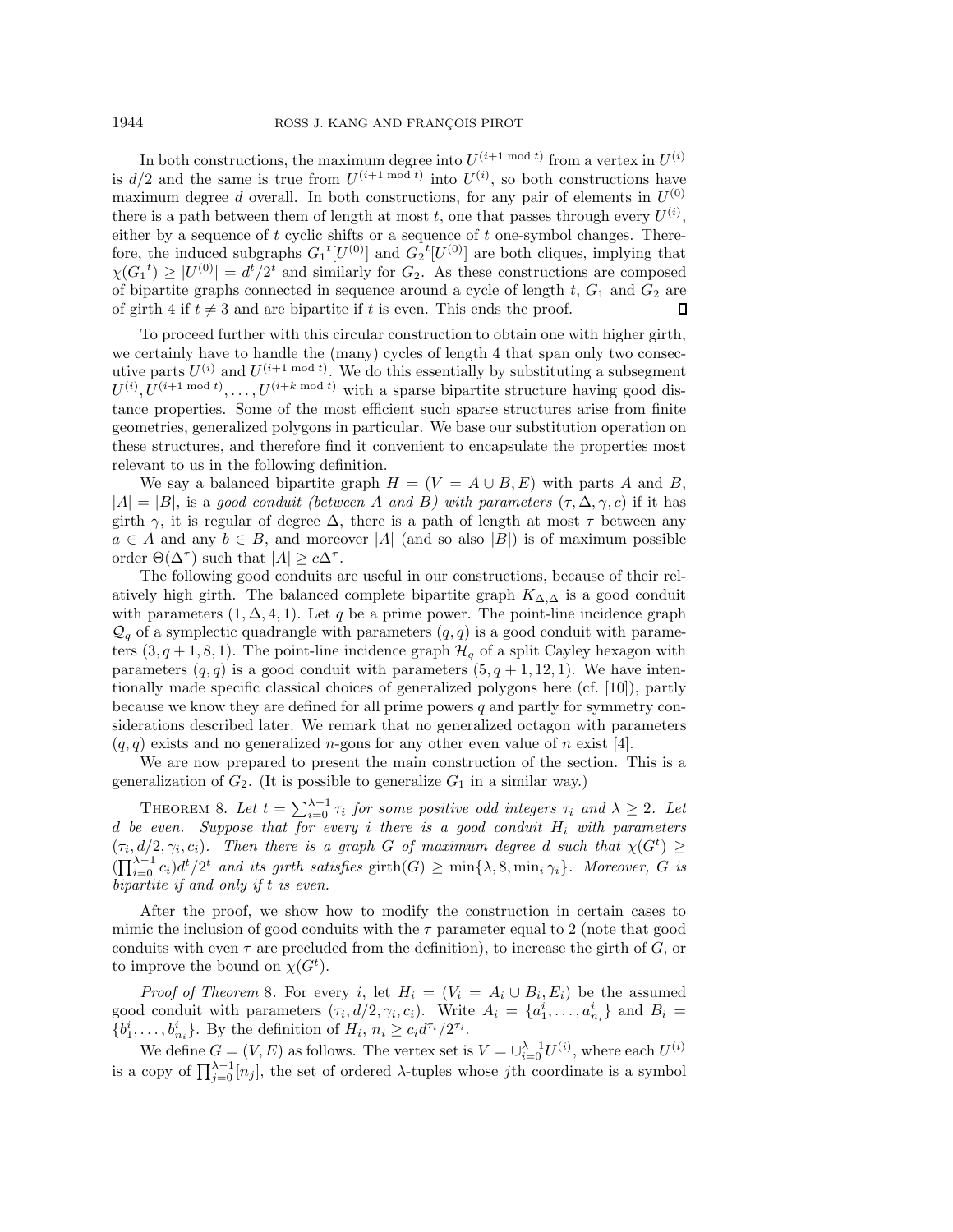from  $[n_j] = \{1, ..., n_j\}$ . For all  $i \in \{0, ..., \lambda - 1\}$ , we join an element  $(x_0^{(i)}, ..., x_{\lambda-1}^{(i)})$ of  $U^{(i)}$  and an element  $(x_0^{(i+1 \mod \lambda)}, \ldots, x_{\lambda-1}^{(i+1 \mod \lambda)})$  of  $U^{(i+1 \mod \lambda)}$  by an edge only if the  $\lambda$ -tuples agree on all symbols except possibly at coordinate i, in which case we use  $H_i$  and its ordering as a template for adjacency. More precisely, join  $(x_0^{(i)},...,x_{\lambda-1}^{(i)})$ and  $(x_0^{(i+1 \mod \lambda)}, \ldots, x_{\lambda-1}^{(i+1 \mod \lambda)})$  by an edge of G if  $x_j^{(i)} = x_j^{(i+1 \mod \lambda)}$  for all  $j \in$  $\{0,\ldots,\lambda-1\}\setminus\{i\}$  and there is an edge in  $H_i$  joining  $a_{x_i^{(i)}}^i$  and  $b_{x_i^{(i+1 \bmod \lambda)}}^i$ . Clearly G is bipartite if and only if  $\lambda$  is even, which holds if and only if t is even.

Since  $H_i$  has maximum degree  $d/2$ , the degree into  $U^{(i+1 \mod \lambda)}$  from a vertex in  $U^{(i)}$  is at most  $d/2$  (with respect to the edges added between  $U^{(i)}$  and  $U^{(i+1 \mod \lambda)}$ ) and the same is true from  $U^{(i+1 \mod \lambda)}$  into  $U^{(i)}$ , so overall G has maximum degree d. Between any pair of elements in  $U^{(0)}$ , there is a path of length at most  $t = \sum_{i=0}^{N-1} \tau_i$ passing through every  $U^{(i)}$ , which changes the symbol at coordinate i via a path of length at most  $\tau_i$  in the subgraph induced by  $U^{(i)}$  and  $U^{(i+1 \mod \lambda)}$ . It follows that the induced subgraph  $G^t[U^{(0)}]$  is a clique, and so  $\chi(G^t) \geq |U^{(0)}| = \prod_{i=0}^{\lambda-1} n_i \geq$  $\prod_{i=0}^{\lambda-1} c_i d^{\tau_i} / 2^{\tau_i} = (\prod_{i=0}^{\lambda-1} c_i) d^t / 2^t.$ 

All that remains is to establish the girth of  $G$ . For the statement we essentially only need to consider cycles of length 7 or less, whose winding number with respect to the cycle  $U^{(0)}U^{(1)}\cdots U^{(\lambda)}U^{(0)}$  is 0. Such cycles are of even length, so we only need to consider lengths 4 and 6. We do not need to consider the cycles that only go back and forth between  $U^{(i)}$  and  $U^{(i+1 \mod \lambda)}$  (only along the edges added between  $U^{(i)}$ ) and  $U^{(i+1 \mod \lambda)}$ , for such cycles are accounted for by the min<sub>i</sub>  $\gamma_i$  term. So, for cycles of length 4 of winding number 0, without loss of generality we need only consider one that proceeds in order through  $U^{(0)}$ ,  $U^{(1)}$ ,  $U^{(2)}$ , and then back through  $U^{(1)}$  to  $U^{(0)}$ , written as  $u^{(0)}u^{(1)}u^{(2)}v^{(1)}u^{(0)}$ . By construction, the  $\lambda$ -tuples  $u^{(0)}$ ,  $u^{(1)}$ ,  $v^{(1)}$  share all but their zeroth coordinate symbols and the tuples  $u^{(2)}$ ,  $u^{(1)}$ ,  $v^{(1)}$  share all but their first coordinate; however, this implies that  $u^{(1)}$  and  $v^{(1)}$  are the same tuple in  $U^{(1)}$ , a contradiction. For cycles of length 6 that, say, proceed in order through  $U^{(0)}$ ,  $U^{(1)}$ ,  $U^{(2)}$ ,  $U^{(3)}$  and back, we argue in a similar fashion as for length 4 to obtain a contradiction. The remaining case (for winding number 0) is a cycle of length 6 that is, without loss of generality, of the form  $u^{(0)}u^{(1)}u^{(2)}v^{(1)}v^{(2)}w^{(1)}u^{(0)}$ . By construction, the tuples  $u^{(0)}$ ,  $u^{(1)}$ ,  $w^{(1)}$  share all but their zeroth coordinate symbols and the tuples  $v^{(2)}$ ,  $v^{(1)}$ ,  $w^{(1)}$  share all but their first coordinate as do  $u^{(2)}$ ,  $u^{(1)}$ ,  $v^{(1)}$ ; however, this implies that  $u^{(1)}$  and  $w^{(1)}$  are the same tuple in  $U^{(1)}$ , a contradiction. This concludes our determination of the girth of G.

We remark that cycles of length 8 may well occur, for instance when the same good conduit  $H$  is used two times consecutively. In particular, supposing  $H$  is used from  $U^{(0)}$  to  $U^{(1)}$  to  $U^{(2)}$  and  $a_1b_2a_3$  and  $b_4a_5b_6$  are two 2-paths in H, then  $(4, 1, \ldots)^{(1)}$ ,  $(4, 2, \ldots)^{(2)}$ ,  $(4, 3, \ldots)^{(1)}$ ,  $(5, 3, \ldots)^{(0)}$ ,  $(6, 3, \ldots)^{(1)}$ ,  $(6, 2, \ldots)^{(2)}$ ,  $(6, 1, \ldots)^{(1)}$ ,  $(5, 1, \ldots)^{(0)}$ ,  $(4, 1, \ldots)^{(1)}$  represents an 8-cycle in the construction.  $\mathsf{\Pi}$ 

In two of the small values for  $t$  (namely, 4 or 7), we cannot apply the construction of Theorem [8](#page-6-0) without a modification. The intuition is to include another sparse structure with good distance properties, that is, the point-line incidence graph  $\mathcal{P}_q$ of the projective plane  $PG(2,q)$ , for q a prime power. This is a bipartite graph  $(V = A \cup B, E)$  of girth 6, that is regular of degree  $q + 1$ , has a 2-path between a and a' for any  $a, a' \in A$  (and similarly a 2-path between b and b' for any  $b, b' \in B$ ), and has  $|A| = |B| = q^2 + q + 1$ . The graph  $\mathcal{P}_{d-1}$  certifies  $\chi_6^2(d) \gtrsim d^2$  if  $d-1$  is a prime power; moreover, since the gap between two successive primes p and p' is  $o(p)$  [\[5\]](#page-11-10), the inequality holds for all d as  $d \to \infty$ .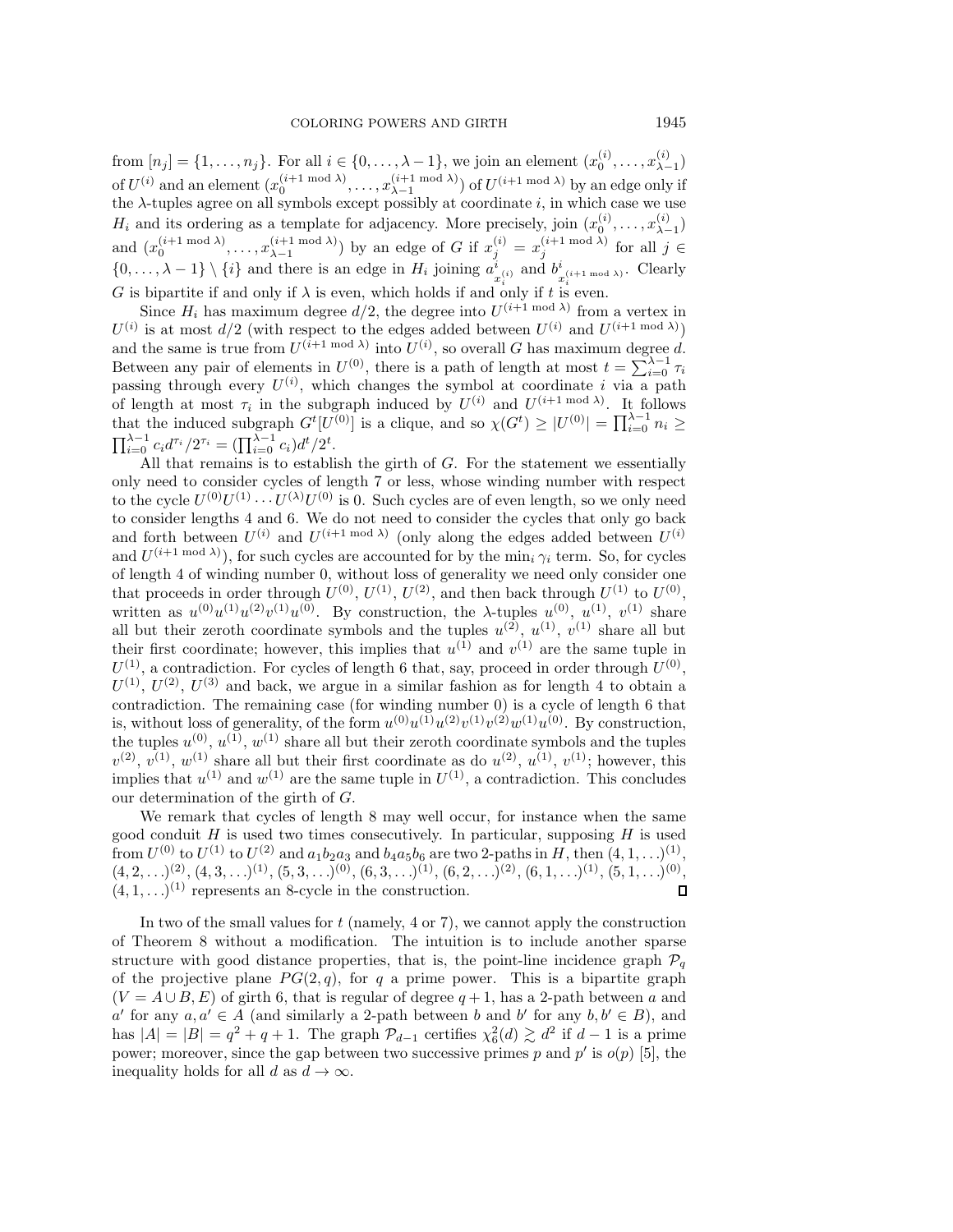<span id="page-8-0"></span>

FIG. 2. An illustration of  $\mathcal{P}_2$  together with its mirror.

The graph  $P_q$  has properties similar to what we might require for a good conduit having parameter  $\tau = 2$ , except that it connects vertices in the same part. One solution to this parity issue is to "unfold a mirror of  $\mathcal{P}_q$ ," that is, add a disjoint copy of one of its parts with the same adjacencies as the original, so that the conduit is between the vertices of two copies of the same part. See Figure [2](#page-8-0) for an illustration of  $\mathcal{P}_2$  together with its mirror, denoted by  $-\mathcal{P}_2$ .

Directly, however, this creates cycles of length 4 (from vertices of degree 2), so we need to segregate the embedding of  $\mathcal{P}_q$  and its mirror (i.e.,  $\mathcal{P}_q$  with A and B switched). More precisely, suppose that we want to use  $\mathcal{P}_q$  as a template for the edges between  $U^{(0)}$  and  $U^{(1)}$  (as in the construction of G in Theorem [8\)](#page-6-0). For this, we change symbols (chosen from  $[q^2+q+1]$ ) at the zeroth coordinate in one step according to  $\mathcal{P}_q$ between  $U^{(0)}$  and  $U^{(1)}$ , and change the zeroth coordinate in a second step according to the mirror of  $\mathcal{P}_q$  but later in the cycle, say by adding a new part  $U^{(0)}$  after  $U^{(2)}$ in the cycle and adding edges between  $U^{(2)}$  and  $U^{(0)}$  according to the mirror of  $\mathcal{P}_q$ . Although this adds one more part to the cycle of  $U^{(j)}$ s, it avoids cycles in G of length 4 and appropriately mimics the distance properties of a good conduit with parameter  $\tau = 2$ . We can also interleave when we want to embed  $\mathcal{P}_q$  and its mirror for two or three coordinates.

In all, the girth we obtain for this modification of Theorem [8](#page-6-0) satisfies girth $(G) \ge$  $\min\{\lambda + \iota, 6, \min_i \gamma_i\},\$  where  $\iota = |\{i|\tau_i = 2\}| \geq 1$ , provided that  $\lambda \geq 3$  if  $\iota = 1$ .

For  $t \geq 6$ , it is possible to improve on the construction in Theorem [8](#page-6-0) either in terms of the girth of G or  $\chi(G^t)$  by applying a similar modification as above but instead to good conduits. In particular, we can "unfold"  $\mathcal{Q}_q$  or  $\mathcal{H}_q$  into three copies (one of which is mirrored), or possibly five copies (two of which are mirrored) in the case of  $\mathcal{H}_q$ , and distribute the embeddings of these copies around the cycle, doing this for all coordinates. By unfolding into an odd number  $(\leq \tau)$  of parts, the distance properties of the construction are unhindered. If these embeddings are interleaved so that no two embeddings of the same coordinate are at distance at most 1 in the cycle  $U^{(0)}U^{(1)} \cdots U^{(\lambda)}U^{(0)}$ , then the same analysis for girth at the end of the proof of Theorem [8](#page-6-0) applies. If they are interleaved so that no two embeddings of the same coordinate are at distance 0, then cycles of length 4 do not occur but cycles of length 6 may well occur.

Furthermore, when all of the coordinates are unfolded into the same number (three or five) of copies and these are distributed evenly so that each segment of length  $\lambda$  contains exactly one embedding for each coordinate, and the good conduits satisfy a symmetry condition (self-duality) that we describe formally in section [4,](#page-9-0) then  $U^{(0)} \cup U^{(\lambda)} \cup U^{(2\lambda)} \cup \cdots$  induces a clique in the tth power, increasing the bound on  $\chi(G^t)$  (by a factor 3 or 5).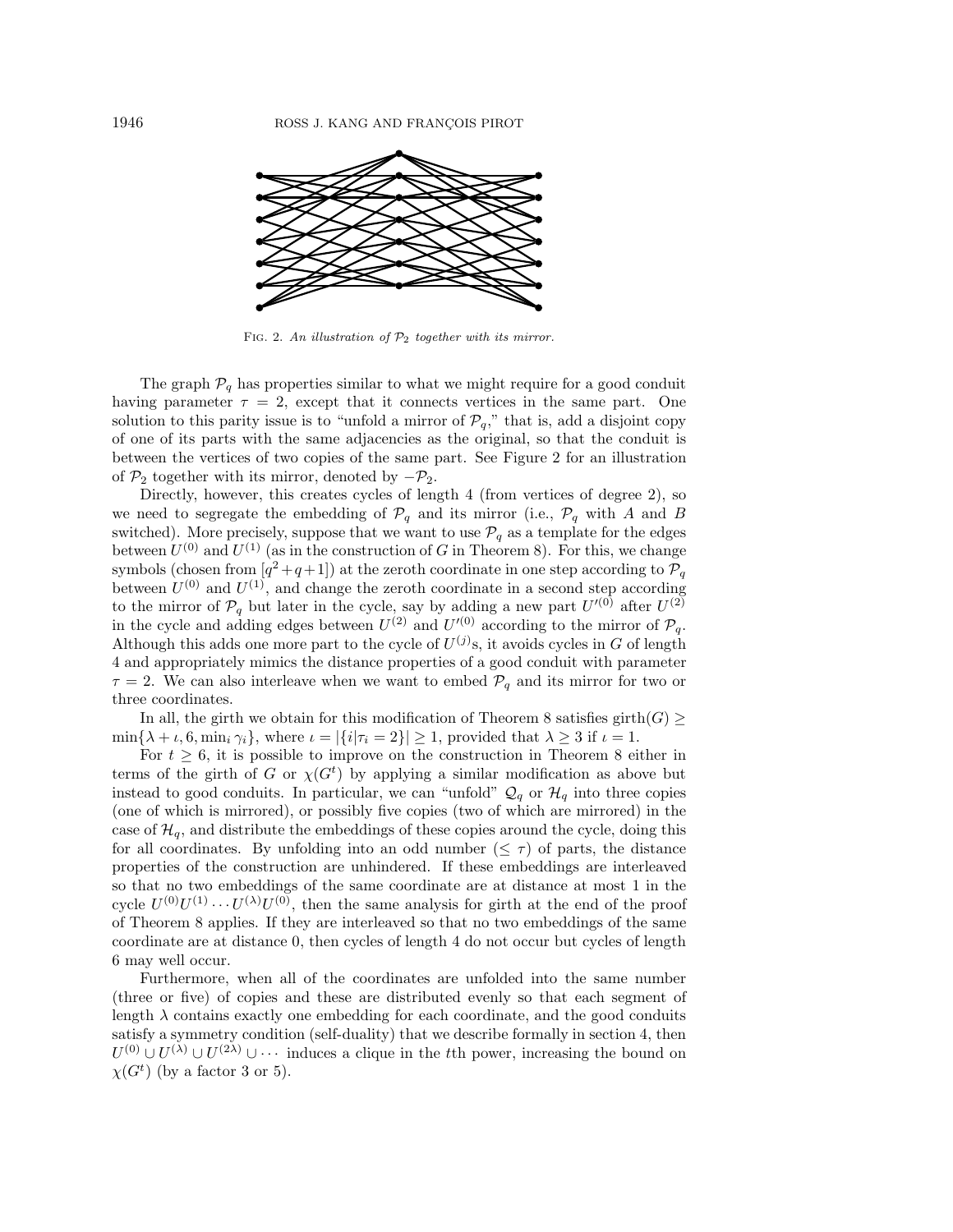The above modifications do not affect the parity of the main cycle, so we still have that the construction is bipartite if and only if t is even. We shall describe a few further special improvements upon Theorem [8](#page-6-0) within the proof of Theorem [3.](#page-2-3)

<span id="page-9-0"></span>**4. Cliques in**  $G^t$  **from good conduits.** Good conduits of parameters  $(\tau, \Delta, \gamma, c)$ are themselves very nearly cliques in the  $\tau$ th power and indeed there are two simple ways to modify them to create such cliques. This yields better bounds for  $\chi^t_g(d)$  in a few situations when  $t \in \{3, 5\}.$ 

The first idea is to contract a perfect matching, thereby merging the parts.

PROPOSITION 9. Let H be a good conduit of parameters  $(\tau, \Delta, \gamma, c)$  and let  $A =$  $\{a_1,\ldots,a_n\},\ B=\{b_1,\ldots,b_n\}$  *be a matching ordering of H. The graph*  $\mu(H)$ *, which we call the* matching contraction of H, formed from H by contracting every edge  $a_i b_i$ ,  $i \in \{1, \ldots, n\}$ , and ignoring any duplicate edges satisfies the following properties:  $\mu(H)$  has maximum degree  $2\Delta - 2$ , girth at least  $\gamma/2$ ,  $n(\geq c\Delta^{\tau})$  vertices, and between *every two vertices in*  $\mu(H)$  *there is a path of length at most*  $\tau$ *.* 

*Proof.* The statements about the maximum degree and number of vertices are trivial to check. That every pair of vertices is joined by a  $\tau$ -path follows from the distance properties of H as a good conduit. Let  $\{v_1,\ldots,v_n\}$  be an ordering of the vertices such that  $v_i$  corresponds to the contracted edge  $a_ib_i$  for every  $i \in \{1,\ldots,n\}$ . For the girth, suppose  $C = v_{i_0}v_{i_1}\cdots v_{i_\ell}v_{i_0}$  is a cycle of length  $\ell$  in  $\mu(H)$ . Then, for every  $j \in \{1,\ldots,\ell\}$ , either  $a_{i_j}b_{i_{j+1 \bmod \ell}}$  or  $a_{i_{j+1 \bmod \ell}}b_{i_j}$  is an edge of H. Moreover, every  $a_{i_j}b_{i_j}$  is an edge of H, so by also including at most  $\ell$  such edges, we obtain a cycle of length at most  $2\ell$  in H. So girth $(H) \leq 2$  girth $(\mu(H))$ , as required.  $\Box$ 

It is worth noting that the conclusion of the last proposition gives a lower bound on the output girth (of  $\gamma/2$ ); however, it is conceivable that with a suitable matching ordering the girth could be made higher (namely, up to  $3\gamma/4 - 1$ ), but we have not yet pursued this further.

The second idea is to connect good conduits with parameter  $\tau$  end to end around a cycle of length  $\tau$ . In order to do so, we need that the input good conduit is symmetric. More precisely, we say a good conduit between A and B is *self-dual* if there is a bijection  $\sigma : A \to B$  such that the mapping for which every element  $a \in A$ is mapped to  $\sigma(a)$  and every element  $b \in B$  is mapped to  $\sigma^{-1}(b)$  is an automorphism of the graph. In other words, a self-dual good conduit has an embedding such that it is isomorphic to its mirror. Note that this corresponds to the notion of self-duality in generalized polygons, so every self-dual generalized polygon gives rise to a self-dual good conduit. It is known that  $\mathcal{Q}_q$ , resp.,  $\mathcal{H}_q$ , is self-dual when q is a power of 2, resp., of 3; cf. [\[10\]](#page-11-8).

PROPOSITION 10. Let H be a self-dual good conduit of parameters  $(\tau, \Delta, \gamma, c)$  for  $\tau \geq 3$ *. The graph*  $\psi(H)$ *, which we call an* H-cycle of length  $\tau$ *, formed by connecting*  $\tau$ *copies of* H *end to end in a cycle with vertices identified according to the self-duality bijection for* H, is regular of degree  $2\Delta$ , has girth min{ $\tau$ , 4}, has  $\tau n(\geq \tau c\Delta^{\tau})$  vertices, *and between every two vertices in*  $\psi(H)$  *there is a path of length at most*  $\tau$ *.* 

*Proof.* The statements about the maximum degree and number of vertices are trivial to check. There are cycles of length 4 spanning three parts due to the symmetry of H. There are no triangles unless  $\tau = 3$ . By the self-duality of H, there is a  $\tau$ -path between every pair of vertices in the same part by traversing through exactly one full revolution of the cycle. Moreover, by the parity of  $\tau$  together with the self-duality of H, any two vertices in different parts are joined by a  $\tau$ -path possibly by changing  $\Box$ directions several times along the cycle.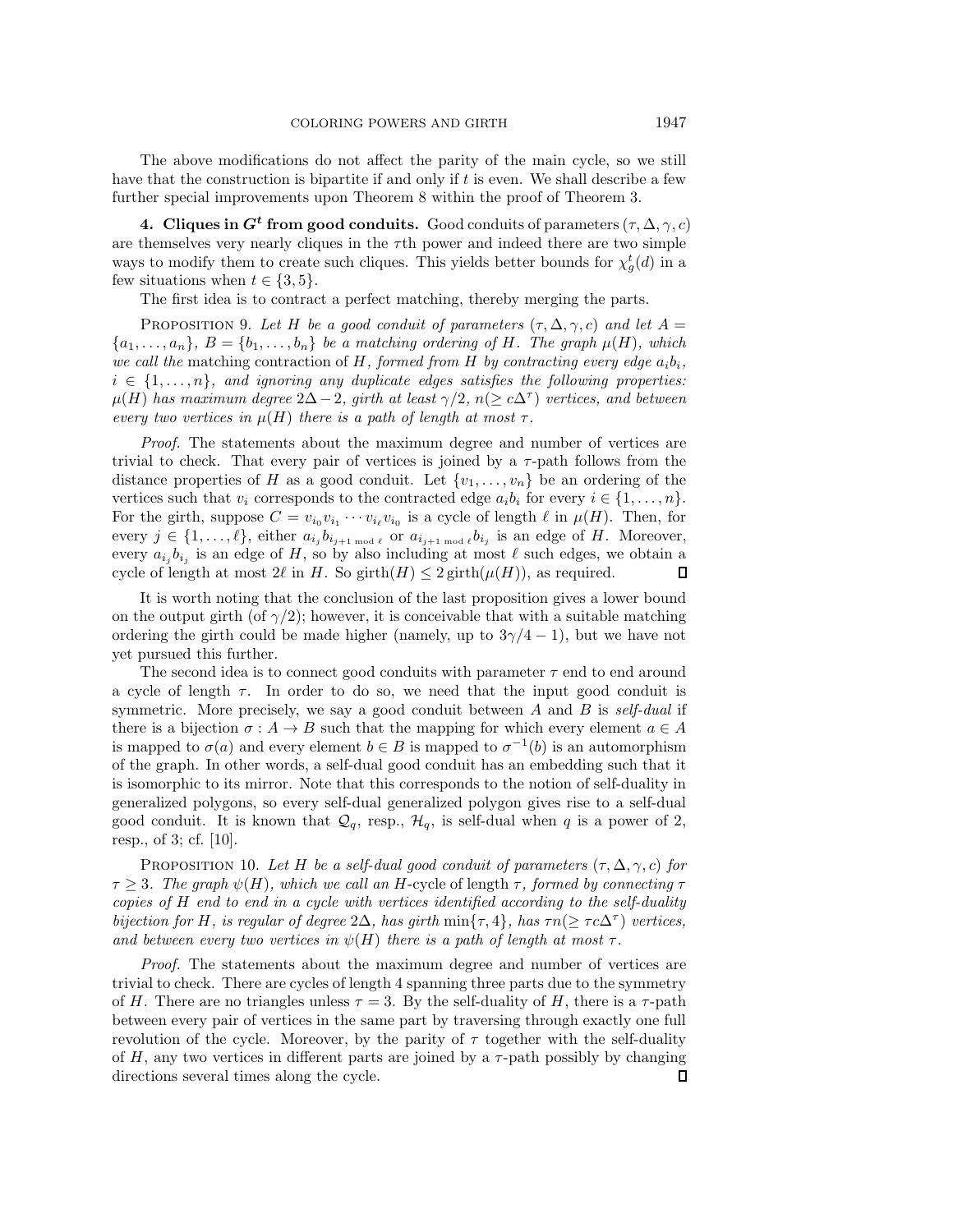<span id="page-10-0"></span>

| Bound                                     | Construction that certifies the bound                                                                    |  |  |  |  |
|-------------------------------------------|----------------------------------------------------------------------------------------------------------|--|--|--|--|
| $\chi^2_6(d) \gtrsim d^2$                 | $\mathcal{P}_{q'}$ , with q' the largest prime power at most $d+1$                                       |  |  |  |  |
| $\chi_3^3(d) \gtrsim 3d^3/2^3$            | A $\mathcal{Q}_{q'}$ -cycle of length 3, with q' the largest power of 2 at most $d/2 - 1$                |  |  |  |  |
| $\chi_4^3(d) \gtrsim d^3/2^3$             | A matching contraction of $\mathcal{Q}_q$                                                                |  |  |  |  |
| $\chi_4^4(d) \gtrsim 2d^4/2^4$            | $(\mathcal{P}_a^0, -\mathcal{P}_a^0, \mathcal{P}_a^1, -\mathcal{P}_a^1)$                                 |  |  |  |  |
| $\chi_6^4(d) \gtrsim d^4/2^4$             | A "noncircular" $(\mathcal{P}_q^0, \mathcal{P}_q^1)$ (see proof)                                         |  |  |  |  |
| $\chi_4^5(d) \gtrsim 5d^5/2^5$            | An $\mathcal{H}_{q'}$ -cycle of length 5, with $q'$ the largest power of 3 at most $d/2-1$               |  |  |  |  |
| $\chi_6^5(d) \gtrsim d^5/2^5$             | A matching contraction of $\mathcal{H}_a$                                                                |  |  |  |  |
| $\chi_{6}^{6}(d) \gtrsim (3)d^{6}/2^{6}$  | $(Q_q^0, Q_q^1)$ , each coordinate unfolded into three copies                                            |  |  |  |  |
| $\chi_6^7(d) \gtrsim 2d^7/2^7$            | $(Q_q^0, \mathcal{P}_q^1, -Q_q^0, -\mathcal{P}_q^1, \mathcal{P}_q^2, \mathcal{Q}_q^0, -\mathcal{P}_q^2)$ |  |  |  |  |
| $\chi_6^8(d) \gtrsim (3)d^8/2^8$          | $(Q_q^0, \mathcal{H}_q^1)$ , each coordinate unfolded into three copies                                  |  |  |  |  |
| $\chi^t_s(d) \gtrsim (3)d^t/2^t, t =$     | A circular construction with at least three $\tau_j$ 's chosen from $\{3, 5\}$ such                      |  |  |  |  |
| 9 or $t > 11$                             | that they sum to $t$ , each coordinate unfolded into three copies                                        |  |  |  |  |
| $\chi_{6}^{10}(d) \gtrsim (5)d^{t}/2^{t}$ | A circular construction composed of two $\mathcal{H}_q$ 's, each coordinate un-                          |  |  |  |  |
|                                           | folded into five copies                                                                                  |  |  |  |  |
| $\chi^t_8(d) \gtrsim (5)d^t/2^t, t \ge$   | A circular construction composed only of $\mathcal{H}_q$ 's, each coordinate un-                         |  |  |  |  |
| 15, 5 t                                   | folded into five copies                                                                                  |  |  |  |  |

TABLE 2 A list of constructions used in the proof of Theorem [3.](#page-2-3)

**5. Summary and conclusion.** Let us tie things together for Theorem [3](#page-2-3) before proposing further possibilities.

*Proof of Theorem* [3](#page-2-3)*.* Table [2](#page-10-0) explicitly indicates which construction from sec-tion [3](#page-5-0) or [4](#page-9-0) is used in each lower bound for  $\chi^t_g(d)$  listed in Theorem [3.](#page-2-3) In the table, we have used the following notation. The largest prime power not exceeding  $d/2 - 1$ is denoted q, so that  $2q + 2 \sim d$  as  $d \to \infty$ . The inequalities in rows involving q hold for all d as  $d \to \infty$  since the gap between two successive primes p and p' is  $o(p)$  [\[5\]](#page-11-10). The mirror of a graph G is denoted by  $-G$ . We have written  $(G_0^{\alpha_0}, \ldots, G_{\lambda-1}^{\alpha_{\lambda-1}})$ for the circular construction as described in section [3,](#page-5-0) with the adjacencies between  $U^{(i)}$  and  $U^{(i+1 \mod \lambda)}$  defined according to  $G_i$  along the  $\alpha_i$ th coordinate. Bracketed factors 3 and 5 in the left-hand column require self-duality and are not necessarily valid for all values of d as  $d \to \infty$ , as we describe below.

In the row for  $t = 4$  and girth 6 we use a subgraph of the circular construction. It has vertex set  $U^{(0)} \cup U^{(1)} \cup U^{(2)}$ , with the edges between  $U^{(0)}$  and  $U^{(1)}$  embedded according to  $\mathcal{P}_q$  along the zeroth coordinate (as in the circular construction), and edges between  $U^{(1)}$  and  $U^{(2)}$  embedded according to  $\mathcal{P}_q$  along the first coordinate. There are no edges between  $U^{(0)}$  and  $U^{(2)}$ . By the same arguments used for the circular construction, we conclude that the girth of the graph is 6. Moreover, the distance properties of  $\mathcal{P}_q$  ensure that  $U^{(1)}$  induces a clique in the fourth power.

In the row for  $t = 4$  and girth 4, we have an additional factor 2, which is justified with the observation that  $U^{(0)} \cup U^{(2)}$  induces a clique in the fourth power. This holds similarly for  $U^{(0)} \cup U^{(1)}$  in the row for  $t = 7$ .

For the third-to-last row, it is easily checked that, if  $t = 9$  or  $t > 11$ , then t is expressible as a sum of at least three terms in  $\{3, 5\}$ , so that the circular construction as per Theorem [8](#page-6-0) need only be composed using  $\mathcal{Q}_q$ 's and  $\mathcal{H}_q$ 's. Then, as described at the end of section [3,](#page-5-0) we can unfold each coordinate into three copies, distributed evenly around the cycle, to achieve a girth 8 construction. Optionally, if we use  $\mathcal{Q}_{q_2}$ and  $\mathcal{H}_{q_3}$ , where  $q_2$  is a power of 2 and  $q_3$  is a power of 3, then the use of self-dual embeddings ensures that we can freely change direction around the main cycle so that